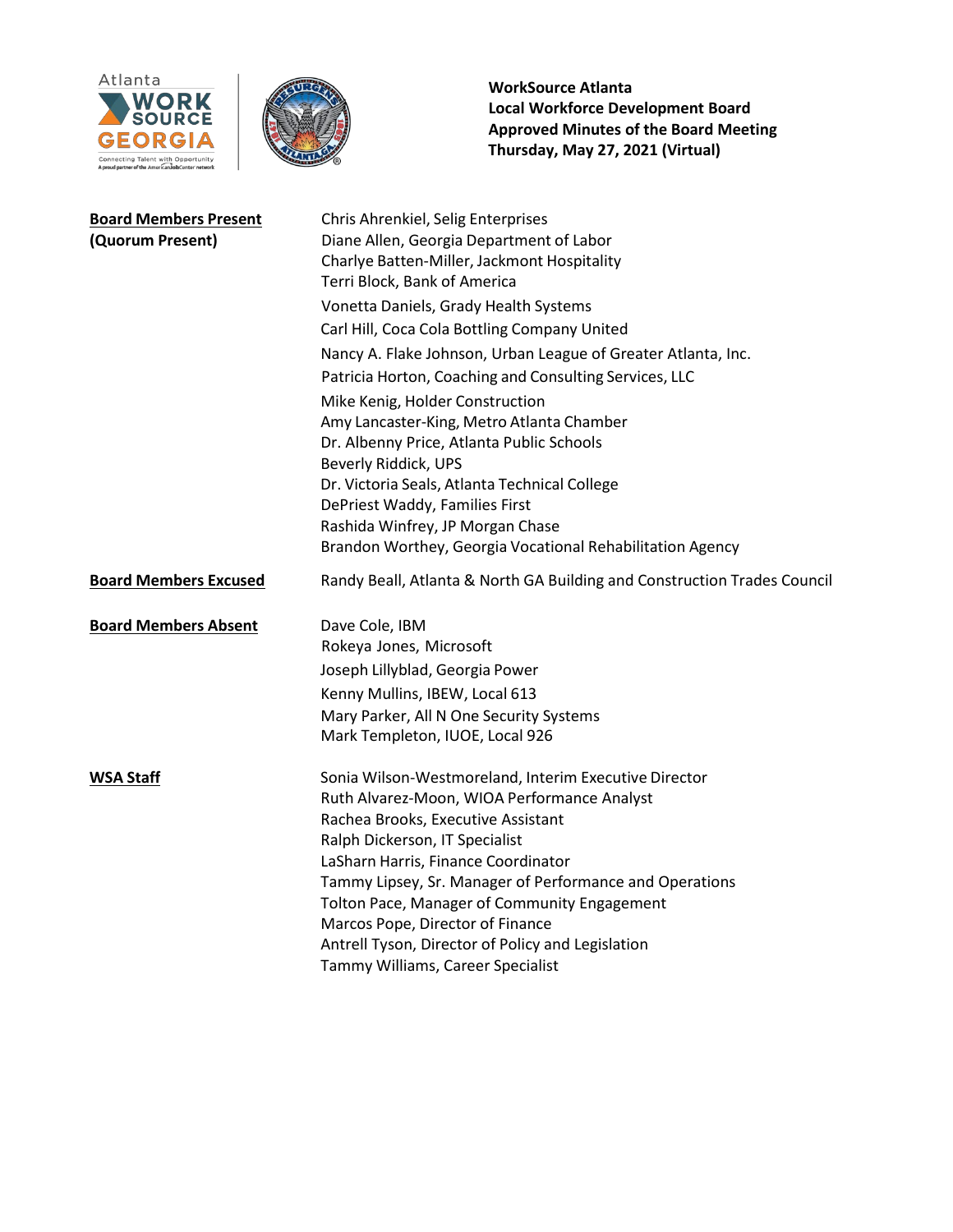



**Guests** Rob Cherof, Rocket Camp Lisa Davis, WorkSource Atlanta Regional Latrisha Mitchell, Equus Workforce Solutions Glenda Allen, Equus Workforce Solutions Christine Grigsby, Equus Workforce Solutions Roscell Hall, In The Door (One Stop Operator) Robert Gordon, In The Door (One Stop Operator) Kelvin Collins, Atlanta Beltline

#### **I. Call to Order**

*i. The meeting was called to order by Chair Patricia Horton at 11:25 a.m.*

#### **II. Roll Call**

*i. Board Clerk (Rachea Brooks) conducted roll call. Board members present and absent are listed above.*

#### **III. Public Comment**

*i. Chair Horton opened for comments from the public to the Board. No comments were entered.*

# **IV. Adoption of the Agenda**

*i. Chair Horton called for a motion to approve the agenda. The motion to adopt the agenda was made by Dr. Albenny Price and seconded by Amy Lancaster-King. Motion was approved unanimously. No Nays. No abstentions.*

#### **V. Approval of Meeting Minutes: January 14, 2021 and February 25, 2021**

- *i. The motion to approve January 2021 minutes was made by Vonetta Daniels and seconded by Christ Ahrenkiel. Motion was approved unanimously. No Nays. No abstentions.*
- *ii. The motion to approve February 2021 minutes was made by DePriest Waddy and seconded by Diane Allen. Motion was approved unanimously. No Nays. No abstentions.*

# **VI. Welcome Remarks**

- *i. Interim Executive Director Sonia Wilson-Westmoreland welcomed Board members,staff, and visitors.*
- ii. Rob Cherof, Rocket Camp Mr. Cherof presented to the Board the scope of their work as seen *in the metro regional marketing campaign project which is a targeted outreach plan to increase participation in the offered workforce programs and services for the local workforce development agencies.*
- *iii.* **IA & WSA Integration** Ms. Wilson-Westmoreland reported to the Board that WSA is *scheduled to be fully integrated by July 1. Staff attended a town hall meeting with Invest Atlanta and City of Atlanta and will be receiving a welcome packet. Board member Nancy Flake-Johnson asked Ms. Wilson-Westmoreland if there will be any substantive changes in operations that the integration might bring about. A few changes may be made regarding Invest Atlanta's policies but regarding WSA objectives and fulfilling grant obligations, there should be no changes. WSA will keep the Board abreast of any changes as we move through the transition.*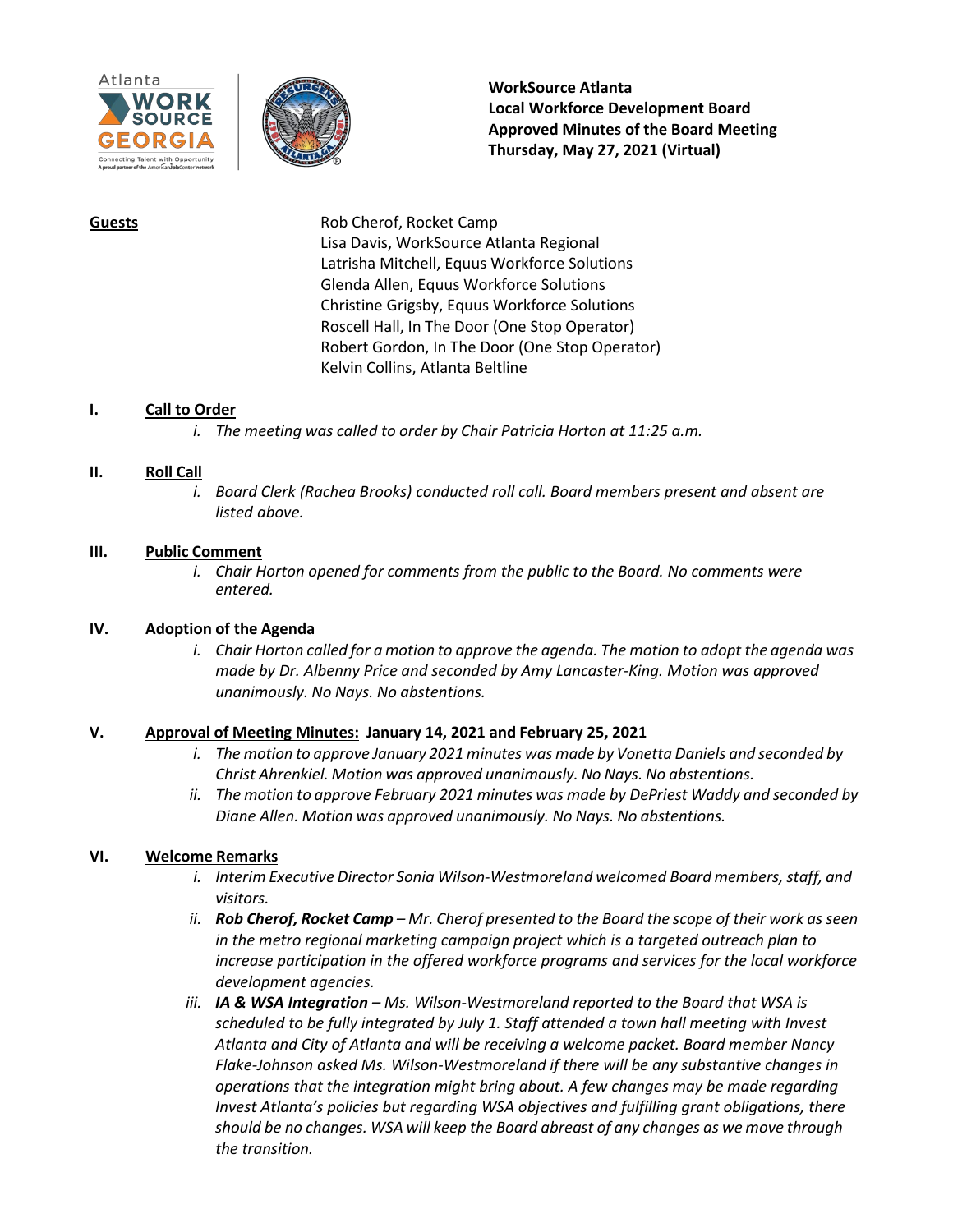



*iv. Monitoring Updates – Ms. Wilson-Westmoreland presented to the Board PY 2018 and PY 2019 WSA's financial, programmatic, and compliance monitoring findings with an update on action steps being taken to correct the findings. WSA did not have as many findings as before. Ms. Wilson-Westmoreland presented comparison charts of findings for current year and previous year. The total number of findings for the current program year is 13 and 15 the year before. WSA to put in place some internal controls as well as correctsome programmatic issues. Board member Rashida Winfrey asked the question as to whether Board members have gone through findingsline-by-line in the past. Board member Johnson commented that it would probably be good to just give the Board an idea of what types of correction items are represented in the corrective action plan. Ms. Wilson-Westmoreland mentioned that the majority of the 13 findings to be addressed this Board meeting. Board member Dr. Seals mentioned that in future would like to see a summary of findings and what WSA is doing to address it. Ms. Sonia Wilson-Westmoreland concluded her report*

# **VII. Committee Action Items for 2021**

# *i. Adult & Dislocated Worker Committee (Nancy Flake Johnson)*

The Adult& Dislocated Worker Committee approved the following proposed policies and/or amendment of policies and presented to the full board for its approval:

#### ➢ **Information to be added to our Residency Policy. (2 parts)**

- Zip Codes will be included for more clarity:
- In addition, the following language will be added to the policy: WSA One-Stop Partner will refer eligible applicants who cannot be served by WorkSource Atlanta's particular programs, to the appropriate agencies both within and outside the WIOA system.

*The motion to amend the Residency Policy to include zip codes and language that directs eligible participants who cannot be served by WorkSource Atlanta programs to the appropriate agencies was made by Nancy Flake-Johnson and seconded by Dr. Albenny Price. Motion was approved unanimously. No Nays. No abstentions.*

# ➢ **Language to be added to the Dislocated Worker Policy:**

Currently WSA only servesthose living in the city of Atlanta, but a finding stated that WSA can also serve those who were also laid off within the city of Atlanta. Committee came before the Board to ask for approval to add the language to the Dislocated Worker policy retroactive to 2018.

The first layer of eligibility criteria for the WIOA Dislocated Worker Program is documentation of SSN#, proof of City of Atlanta employment and/or proof of City of Atlanta residency, proof of age/birth date, proof of Selective Service registration if the applicant is a male, proof of U. S citizenship status/authorization to work, and date of dislocation.

*The motion to amend the Dislocated Worker Policy to include documentation that supports eligibility for the WIOA Dislocated Worker Program retroactive to 2018 was made by Diane Allen and seconded by Terri Block. Motion was approved unanimously. No Nays. No abstentions.*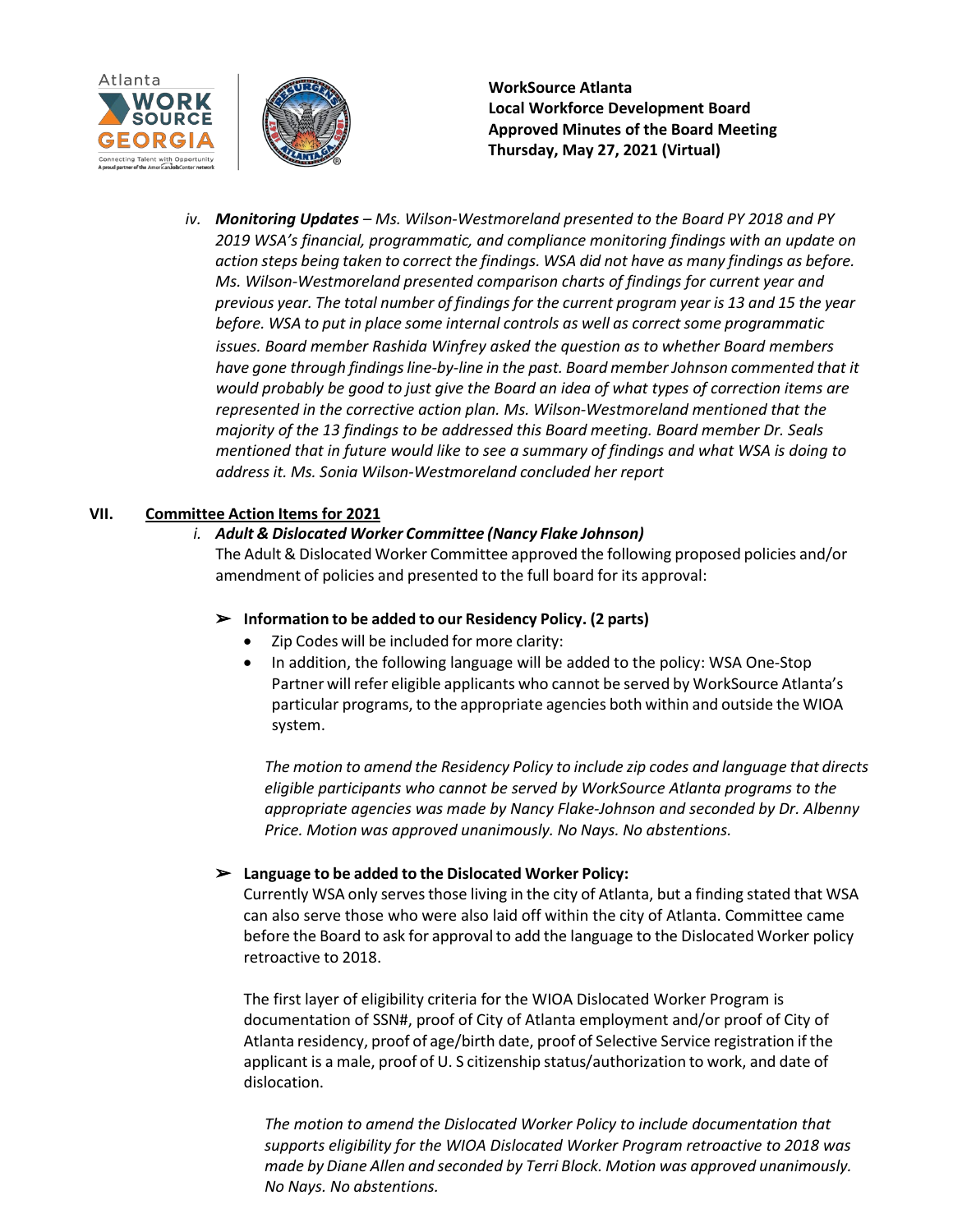



Board member Flake-Johnson asked if the language for these policies were provided in advance to the full Board for review before the vote was called. Board member Lancaster-King asked if the changes to polices have been vetted so there are no challengesto addressfor the next year's audit. Ms. Wilson-Westmoreland answered that WSA by-laws/policies has been getting technical assistance from TCSG. Policies are constantly changing, and we will be working on brining these documents current in the new program year.

➢ **Approval to adopt the new Demand Occupation List and approval for staff to update the demand Occupation asthey are released**. Committee asksthe Board to approve the new Demand Occupation List and that the staff be allowed to approve the new occupations as the list is updated with updates to the full Board. These are demand occupations for the metro Atlanta area generated by the ARC.

*The motion to approve the adoption of the new Demand Occupation List and for staff to be allowed to update the list as it is released was made by Nancy Flake-Johnson and seconded by Dr. Albenny Price. Motion was approved unanimously. No Nays. No abstentions.*

# *ii. Youth Committee (Rashida Winfrey)*

The Committee came before the Board in discussion about a waiver extension and summer youth job opportunities. put before the Board two agenda items for approval.

➢ Y*outh Expenditure Waiver – Request Extension Approval for PY 20* On May 26, 2020, TCSG's Office of Workforce Development received USDOL ETA approval to extend the Youth Expenditure Waiver for Program Years (PY) 19 and 20. The waiver allows local areas to expend 50 percent for out-of-school youth and 50 percent for inschool-youth programs. WSA expects to increase the number of in-school youth served, to positively impact credential outcomes and measurable skills gain for the overall youth program.

*The motion to approve the Youth Expenditure Waiver was made by Amy Lancaster-King and seconded by DePriest Waddy. Motion was approved unanimously. No Nays. No abstentions.*

➢ *2021 Summer Youth Job Opportunities(WEx Amendment)* Increase hourly wage rate by \$1.00 going from \$13 to \$14; and increasing hours worked from 30 to 40 per week.

*The motion to approve Increase hourly wage rate by \$1.00 going from \$13 to \$14 (25- 30 WEx participants); and increasing hours worked from 30 to 40 per week was made by Dr. Albenny Price and seconded by Nancy Flake-Johnson. Motion was approved unanimously. No Nays. No abstentions.*

Board did have a lengthy discussion around summer youth job opportunities for eligible high school seniors and juniors out-of-school youth ages 18-24 that meet all the WIOA eligibility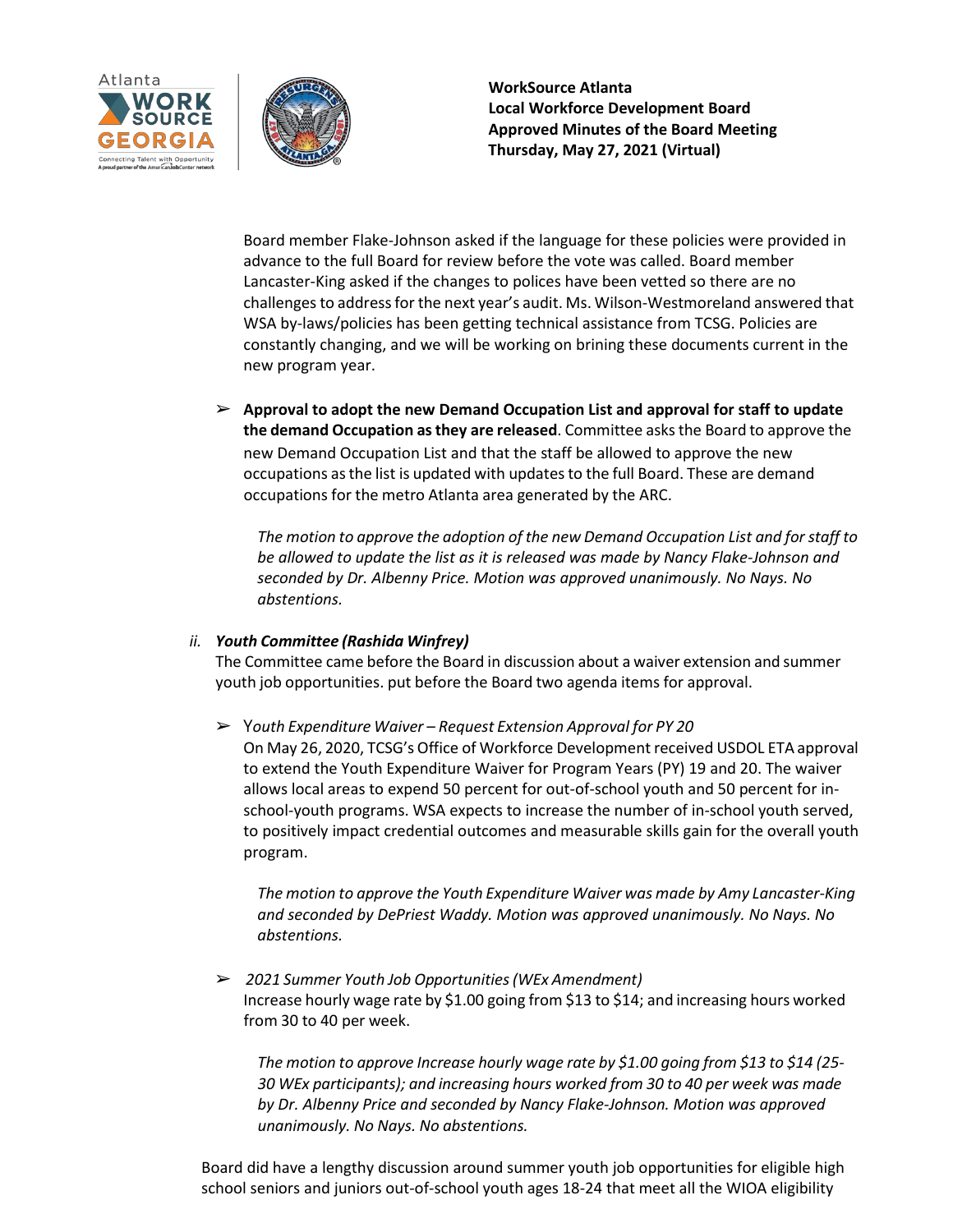



requirements to enroll and participate. Participants choose one of three work experiences (virtual work readiness, education, academic tutoring study skill training). Expect to serve 140 youth. Previous pay was \$13/hour for each activity. Committee proposed adjusting WSA pay to match City of Atlanta summerjob programs. Expand hourly rate to \$14/hour and the number of hours to increase 40 hours/week.

Board member Dr. Seals asked a question that pertained to the presentation slide shown. Are the 25 participants included in the 140 youth or separate. WSA Tammy Lipsey responded with answering that the 25-30 WEx participants are included in the 140. The hourly wage is specific to youth in WEx activities. The other two paid activities are stipends. Looking to give an increase to the 25-30 participants with current wages of \$13/hour. These youth will be at the same sites, doing the same jobs, working in the same job titles as those for the City of Atlanta program. Chair Horton asked for further clarification on a presented slide. Ms. Lipsey explained what work activities receive stipends of \$200/week (1.5 hours/day; 5-week period- virtual work readiness); \$200/week (APS – 4-week period/academic recovery). Board member Flakes-Johnson asked if we have more funding available or are we limited by budget. We are looking to determine if we have additional funds. Ms. Lipsey spoke to times past when the American Recovery Act was available and WSA was able to hire a higher number of youth but due to the pandemic, have been limited. If the waiver is extended, we can continue to enroll more inschool youth. Ms. Winfrey commented that it would be great if we could find a way to get to really market to students/parents that a stipend is available as an incentive. If not, 75% of the funding goestowards out-of-school youth. Ms. Lipsey said the bulk of the 140 slots would go to academic recovery (APS) to get the students to a point of being able to graduate on time or at least 4-5 monthslater. Board member Dr. Albenny Price spoke to the Board letting them know that there is a need in helping at-risk students. APS will still be back in-person in the fall. Students can opt for virtual learning. Board member Diane Allen asked about students who ageout. Is there adequate staffing? Dr. Price offered that those students will be given options to take adult-education classes. Board chair Horton commented that the Board will keep watch over the number of students who are at risk of not graduating and as to what WSA can do to assist. Chair Horton called for a motion to accept the change in the WEx Amendment.

# *iii. Industry Partnerships Committee (DePreist Waddy)*

The Industry Partnerships Committee came before the Board to present one provider to be approved for an OJT contract. The opportunity is for an administrative/clerical position at \$19/hour or \$40k annually. Mr. Waddy went over the company profile and background information for the provider and benefits they are offering. The second submission, Countalytics was asked to resubmit during the next cycle.

# ➢ **Stanton & Worthy, LLC**

*The motion to approve the OJT contract with Stanton & Worthy, Inc. was made by Diane Allen and seconded by Amy Lancaster-King. Motion was approved unanimously. No Nays. No abstentions.*

# *iv. Nominating Committee (Beverly Riddick)*

The Nominating Committee gave a report on the Board Nomination Process currently in use to select nominees for the Board officer positions of Chair and Vice Chair as well as the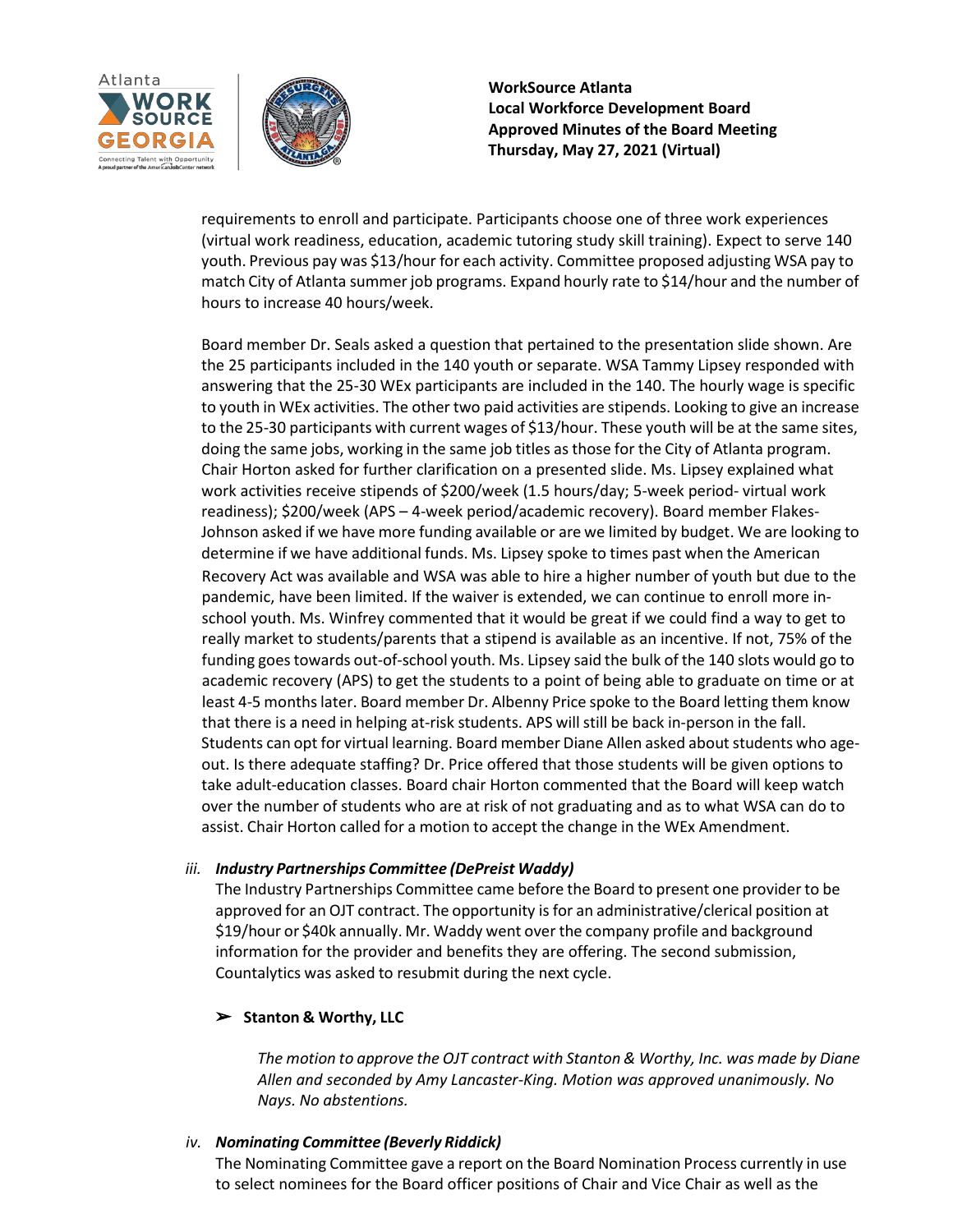



nomination approved timeline for communication as submitted to the full Board. Board elections will be held on June 8<sup>th</sup>.

WSA Antrell Tyson did bring clarification to the term "Secretary". The Board operates with a Board Clerk and not Secretary and will be looking to change that language in the by-laws. Dr. Seals brought up a question about when WSA's program begins. WSA program begins July through June of the following year. Mr. Tyson to send out documentation to the Board explaining WSA program year. Board member Nancy Flakes-Johnson asked about the board positions on the ballots and having a description of each position and its duties. This information was included in the Nominations Packet to the Board. Dr. Seals asked about voting remotely for the June 8<sup>th</sup> Special Meeting to elect a Chair/Vice-Chair. By law, proxy is not allowed. Board members must be in attendance to vote.

# *v. Executive Committee (Antrell Tyson / Sonia Wilson-Westmoreland)*

The Executive Committee met and discussed several areasthat require Board approval. Mr. Tyson and presented before the Board and proposed the following amendments:

# ➢ **Recommended Amended Bylaws**

- Clearly state that the Annual Meeting should be the quarterly meeting prior to the start of the new Program Year (July 1st). Proposed change by Board member Nancy Flake-Johnson to clarify "the" quarterly meeting or "a" quarterly prior to the start of the new program year. Board member Amy Lancaster-King asked if we could table this change until the June 8<sup>th</sup> Special Meeting. Also, Ms. Flake-Johnson expressed heconcern about the roles of "Treasurer" and "Secretary" and their roles in Board governance and if whether we keep them or remove them. Mr. Tyson stated againthese roles are not required by law. The difficulty has been not having a Board member to take on those roles. Board members Flake-Johnson and Ms. Winfrey volunteered to work with the Finance Committee. Board Chair Horton mentionedthat we would not be able to vote on this item but move to the June 8<sup>th</sup> Special meeting. Redlined bylaws will be sent to the Board for a final review before the special meeting.
- **Include a section that provides the titles and duties for the Board Chair and Vice-**Chair.
- Remove language from bylaws that refer to Secretary or Treasurer positions (not required by law)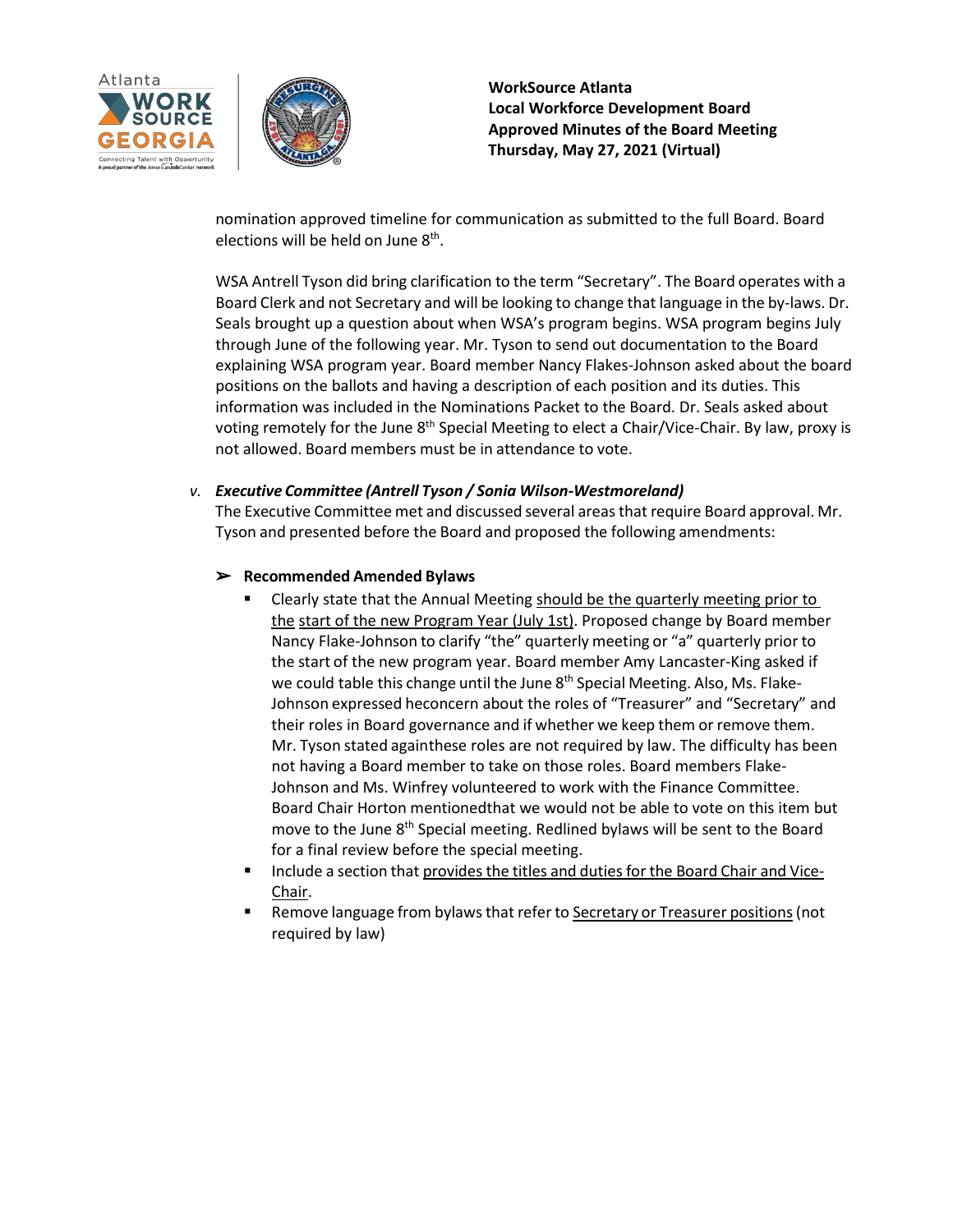



Board chair Horton asked that a rollcall be called so that a quorum could be reestablished. Some Board members had to leave the call. Due to time constraints and the number of agenda items, Tolton Pace called a quick roll call.

# **(Quorum Present)**

- Chris Ahrenkiel, Selig Enterprises
- Diane Allen, Georgia Department of Labor
- Charlye Batten-Miller, Jackmont Hospitality
- Carl Hill, Coca Cola Bottling Company United
- Nancy A. Flake Johnson, Urban League of Greater Atlanta, Inc.
- Patricia Horton, Coaching and Consulting Services, LLC
- Mike Kenig, Holder Construction
- Dr. Albenny Price, Atlanta Public Schools
- Beverly Riddick, UPS
- DePriest Waddy, Families First
- $\vee$  Rashida Winfrey, JP Morgan Chase

*The motion was put forth from the Board to move forward with amending bylaws on 5/27 instead of June 8th and was made by DePriest Waddy and seconded by Dr. Albenny Price. Motion was approved unanimously. No Nays. No abstentions.*

Clarification was given by Mr. Tyson that the above motion did not include the acceptance of the amendments. The Board decided to approve the following instead after quorum was reestablished:

Remove language from bylawsthat referto **proxy voting**.

*A recommendation to approve the removal of proxy voting language was put forth from the Board and a motion was made by Beverly Riddick and seconded by DePriest Waddy. Motion was approved unanimously. No Nays. No abstentions.*

# ➢ **Revised OJT/WEX Agreement**

Approval to update/amend the On-the-Job Training contract language according to TCSG OWD Policy Manual Section 3.4.1.2 (II)(A) and Work Experience Agreement according to TCSG OWD Policy Manual Section 3.4.1.5 (IV)(A) and Section 3.4.1.5(II).

*The motion to update/amend the OJT/WEX Agreement was made by Beverly Riddick and seconded by Nancy Flake-Johnson. Motion was approved unanimously. No Nays. No abstentions.*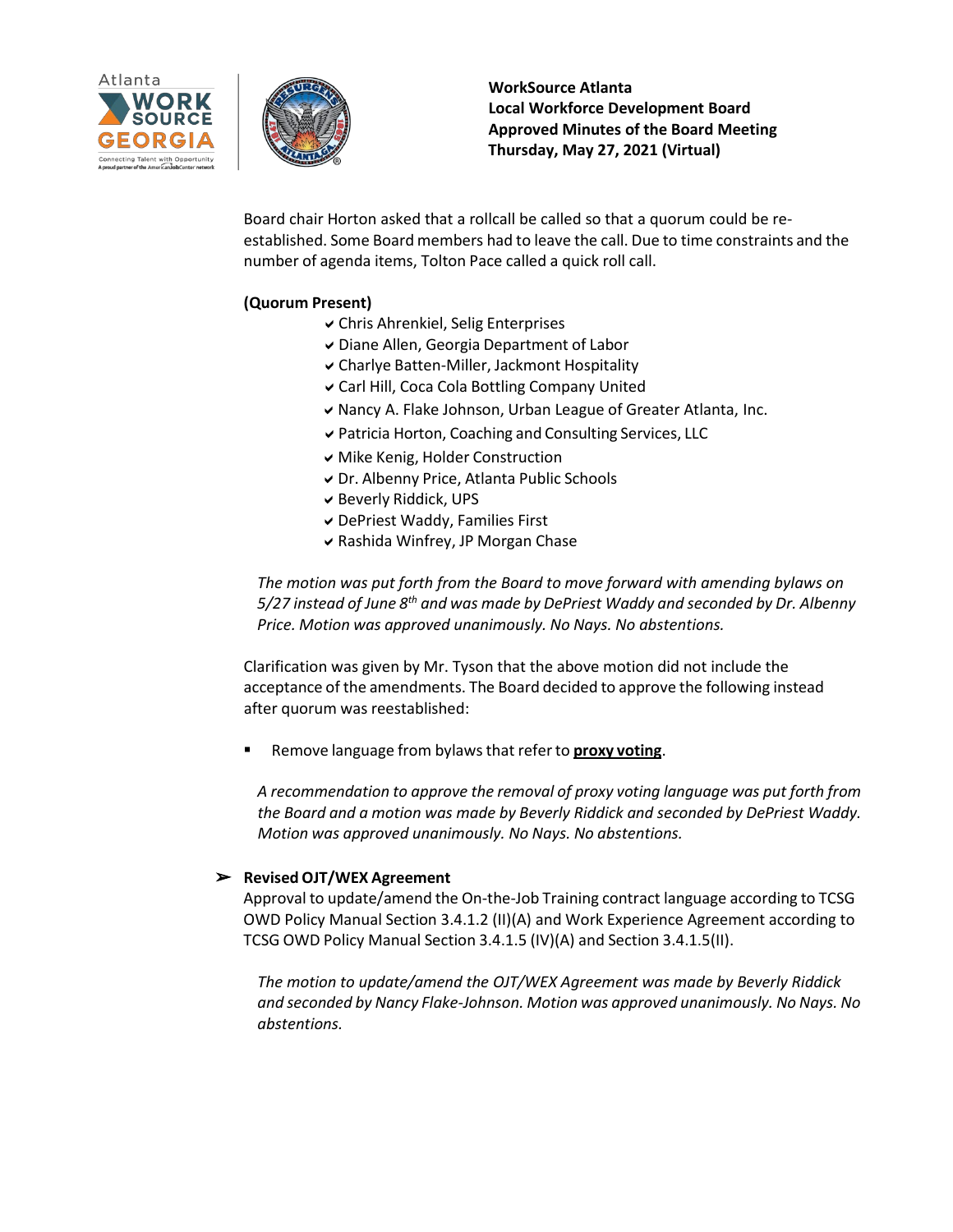



#### ➢ **Metro Regional Marketing Campaign**

Approval to enter a \$50,000 contract for Regional Targeted Outreach cost sharing for the metro regional marketing campaign.

*The motion to approve the \$50,000 costsharing agreement for the metro regional marketing targeted outreach campaign was made by Nancy Flake-Johnson and seconded by Dr. Albenny Price. Motion was approved unanimously. No Nays. No abstentions.*

# ➢ **RFQ –DWG/NEG Outreach Campaign**

Approval to move forward with the RFQ process for DWG/NEG outreach campaign. Board member Flakes-Johnson asked to assist in reviewing the RFQ. Board Member Carl Hill and Ms. Flakes-Johnson will assist WSA in the process of reviewing the RFQ.

*The motion to amend the Dislocated Worker Policy to include documentation that supports eligibility for the WIOA Dislocated Worker Program was made by Carl Hill and seconded by DePriest Waddy. Motion was approved unanimously. No Nays. No abstentions.*

# ➢ **ETPL Training Approval Authority**

WorkSource Atlanta is requesting authorization for the Executive Director to approve Eligible Training Provider applications. Gatekeeper is currently ARC. We participate in the regional ITA process however we do have about 10-15 applications coming our way for approval. Asking the Board to allow ED to approve providers. This will allow the customers to be served in a timely manner without having to wait until the quarterly board meetings are held to get approval to their applications.

*The motion to give approval authority to the Executive Director to approve eligible training providers approved at the state level, vetted through the Regional ITA process, and demonstrating that they are meeting all the performance measures based on the application and the agreement was made by Nancy Flake-Johnson and seconded by DePriest Waddy. Motion was approved unanimously. No Nays. No abstentions.*

# ➢ **One-Stop and Service Providers RFPs**

Mr. Tyson presented to the Board that the One-Stop contract ends in 2022. Will have a proposal ready in August for an RFP to send out for the One Stop Operator. Current service provider is Equus but would like to request permission to move forward with a youth services component RFP. This RFP would require service provider component that focusessolely on youth. This would also allow our current provider Equus whose contract does not allow enough funding, to solicit for those funds to cover our youth. The hope is that the provider will be able to focus on in-school/out-of-school youth (just in case we can't use the 50/50 waiver).

*The motion to approve WSA moving forward with an RFP process for a youth services provider was made by DePriest Waddy and seconded by Nancy Flake-Johnson. Motion was approved unanimously. No Nays. No abstentions.*